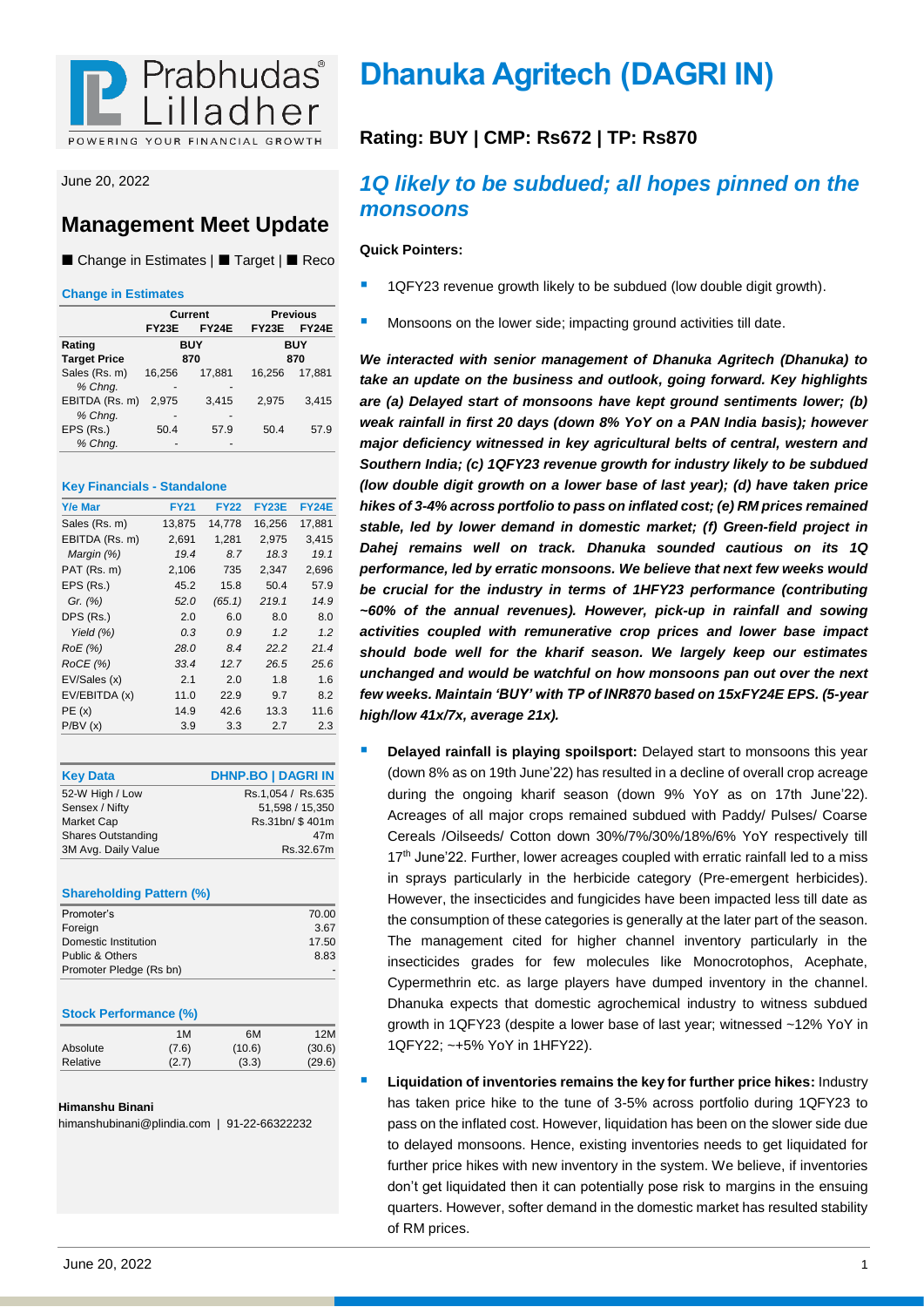- **Dhanuka expects low double digit growth in 1QFY23: Earlier, Dhanuka was** expecting higher double digit YoY revenue growth during 1QFY23. Considering ongoing challenges, it now expects low double digit YoY revenue growth (largely driven by price led growth). While price hikes in the recent past (3-4% across portfolio) will likely support margins. Management remains hopeful for growth revival in the subsequent quarters, led by pick-up in rainfall and sowing activities aided by remunerative crop prices.
- **Dahej: INR3bn capex over FY22-24 progressing well on schedule:**  Management has cited for INR3bn capex to be spend over FY22-24 (Rs500mn/Rs1.5bn/Rs1.1bn in FY22/FY23/FY24) and is largely towards setting up formulation unit, 2 MPP's of pesticides in Dahej. The formulation unit is expected to be operational by FY23 and technical unit by FY24. DAGRI targets to achieve Rs2bn of revenues in FY24 and Rs3bn/PA in FY25/26 with EBITDA margins in the range of 12-15%.

### **Exhibit 1: One year forward Price / Earnings**



*Source: Company, PL*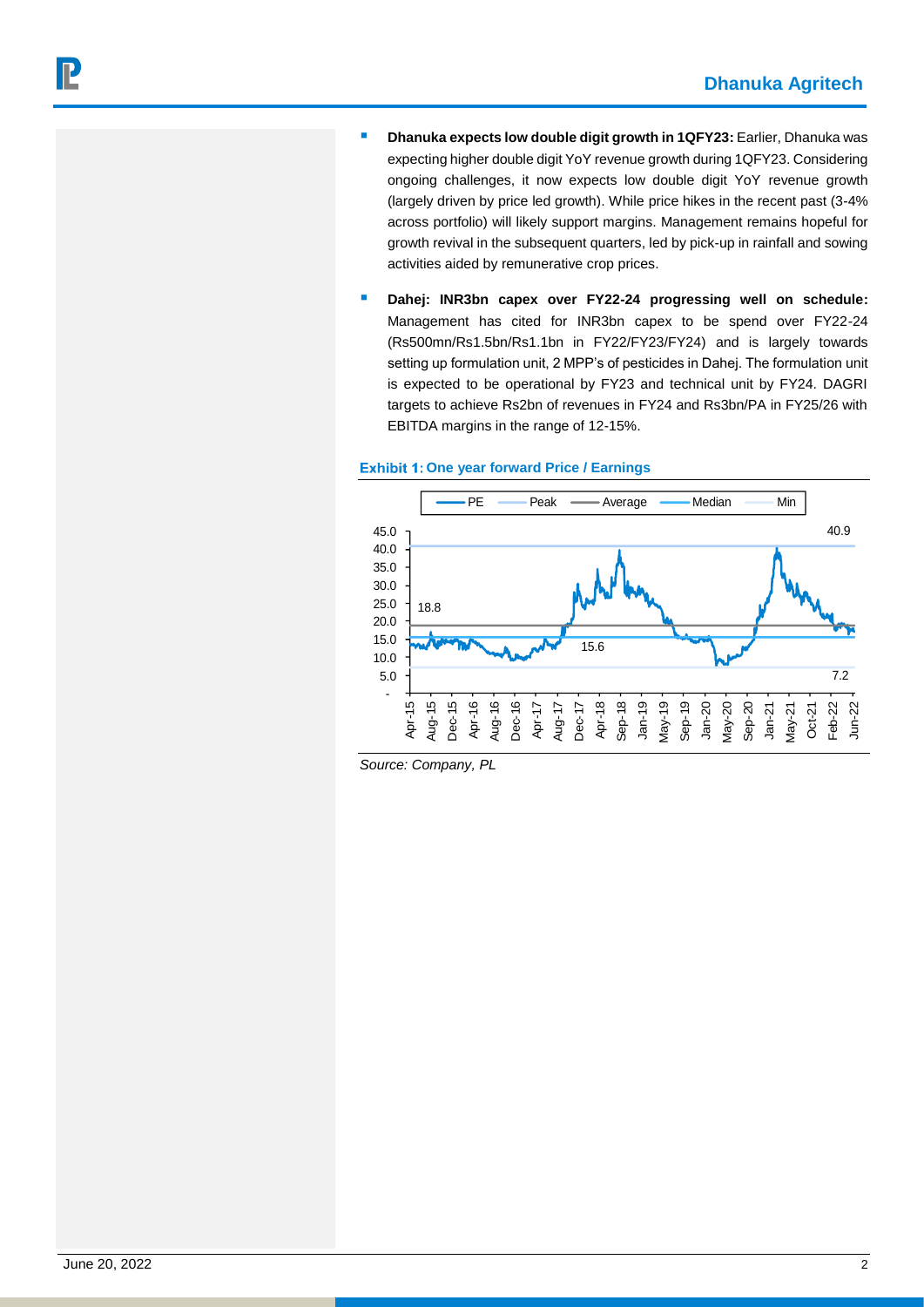|             |                     | Category                      |
|-------------|---------------------|-------------------------------|
|             | <b>Jackal</b>       | Insecticide                   |
|             | Dhanvarsha          | <b>Plant Growth Enchancer</b> |
| <b>FY16</b> | Dozo                | Herbicide                     |
|             | Goldy - 9(4)        | Fungicide                     |
|             | Cover               | Insecticide                   |
|             | Thiram              |                               |
|             | Maxx-Soy            | <b>Herbicides</b>             |
|             | Conika              | Fungicide                     |
|             | Fujita              | Fungicide                     |
| <b>FY17</b> | Hi-Dice Super       | Fungicide                     |
|             | <b>Bullon</b>       | Insecticide                   |
|             | Aashito             | Insecticide                   |
|             | Delight             | Fungicide                     |
|             | Dumil               | <b>Herbicides</b>             |
|             | Fenox - 1000        | <b>Herbicides</b>             |
|             | Godiwa              | Fungicide                     |
|             | Godiwa Super        | Fungicide                     |
| <b>FY18</b> | <b>Marker Super</b> | Insecticide                   |
|             | D-one               | Insecticide                   |
|             | Suelo               | Soil Health Enhancer          |
|             | Domar               | Insecticide                   |
|             | Apply               | Insecticide                   |
| <b>FY19</b> | Largo               | Thripicide                    |
|             | Chempa              | Herbicide                     |
|             | <b>Mycore</b>       | Soil Health Enhancer          |
|             | Zapac               | Insecticide                   |
| <b>FY20</b> | Pro-rin             | Insecticide                   |
|             | Prodhan             | Insecticide                   |
|             | Dabooch             | Herbicide                     |
|             | Dozo Maxx           | Herbicide                     |
|             | Kirari              | Fungicide                     |
| <b>FY21</b> | Nissodium           | Fungicide                     |
|             | Craze-D             | Herbicide                     |
|             | Ripple              | Insecticide                   |
|             | Onekill             | Herbicide                     |
| <b>FY22</b> | Tornado             | Herbicide                     |
|             | $Zanet-9(3)$        | Fungicide                     |
|             | Cornex - 9(3)       | Herbicide                     |
|             | Decide-9(3)         | Insecticide                   |
| YTDFY23     | $Craze-X-9(4)$      | Herbicide                     |
|             | Fuzi Super-9(4)     | Herbicide                     |
|             |                     |                               |

**Exhibit 2: Product launches over FY16-YTDFY23** 

*Source: Company, PL*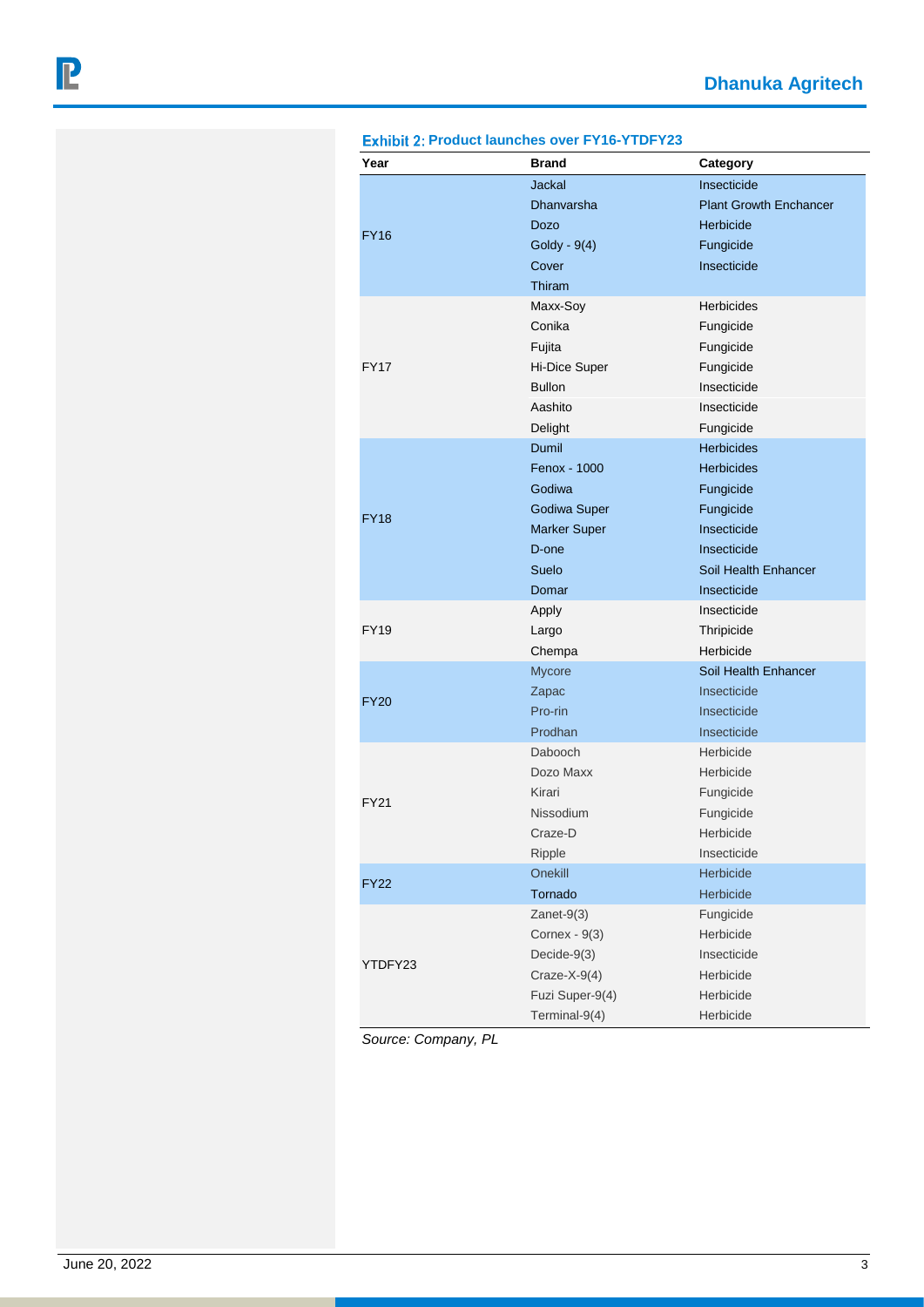# **Dhanuka Agritech**

# **Financials**

### **Income Statement (Rs m)**

| Y/e Mar                           | <b>FY21</b> | <b>FY22</b>              | FY23E  | <b>FY24E</b>   | Y/e Mar                               | <b>FY21</b>              | <b>FY22</b>              | <b>FY23E</b> | <b>FY24E</b> |
|-----------------------------------|-------------|--------------------------|--------|----------------|---------------------------------------|--------------------------|--------------------------|--------------|--------------|
| <b>Net Revenues</b>               | 13,875      | 14,778                   | 16,256 | 17,881         | <b>Non-Current Assets</b>             |                          |                          |              |              |
| YoY gr. (%)                       | 23.9        | 6.5                      | 10.0   | 10.0           |                                       |                          |                          |              |              |
| Cost of Goods Sold                | 8,633       | 10,743                   | 10,273 | 11,229         | <b>Gross Block</b>                    | 2,339                    | 2,419                    | 2,619        | 2,819        |
| Gross Profit                      | 5,242       | 4,034                    | 5,982  | 6,652          | Tangibles                             | 2,320                    | 2,404                    | 2,604        | 2,804        |
| Margin (%)                        | 37.8        | 27.3                     | 36.8   | 37.2           | Intangibles                           | 19                       | 15                       | 15           | 15           |
| <b>Employee Cost</b>              | 1,183       | 1,205                    | 1,317  | 1,430          |                                       |                          |                          |              |              |
| Other Expenses                    | 1,368       | 1,548                    | 1,691  | 1,806          | Acc: Dep / Amortization               | 670                      | 832                      | 1,010        | 1,197        |
|                                   |             |                          |        |                | Tangibles                             | 670                      | 832                      | 1,010        | 1,197        |
| <b>EBITDA</b>                     | 2,691       | 1,281                    | 2,975  | 3,415          | Intangibles                           |                          |                          |              |              |
| YoY gr. (%)                       | 55.1        | (52.4)                   | 132.2  | 14.8           |                                       |                          |                          |              |              |
| Margin (%)                        | 19.4        | 8.7                      | 18.3   | 19.1           | Net fixed assets                      | 1,669                    | 1,587                    | 1,610        | 1,622        |
|                                   |             |                          |        |                | Tangibles                             | 1,650                    | 1,571                    | 1,594        | 1,606        |
| Depreciation and Amortization     | 152         | 163                      | 177    | 188            | Intangibles                           | 19                       | 15                       | 15           | 15           |
| EBIT                              | 2,539       | 1,119                    | 2,798  | 3,227          | Capital Work In Progress              | 76                       | 483                      | 1,800        | 3,000        |
| Margin (%)                        | 18.3        | 7.6                      | 17.2   | 18.0           | Goodwill                              | $\overline{\phantom{a}}$ |                          |              |              |
|                                   |             |                          |        |                | Non-Current Investments               | 903                      | 1,398                    | 1,398        | 1,398        |
| Net Interest                      | 27          | 32                       | 30     | 30             | Net Deferred tax assets               | (83)                     | (56)                     | (56)         | (56)         |
| Other Income                      | 337         | 336                      | 369    | 406            | <b>Other Non-Current Assets</b>       |                          |                          |              |              |
| <b>Profit Before Tax</b>          | 2,849       | 1,422                    | 3,137  | 3,604          | <b>Current Assets</b>                 |                          |                          |              |              |
| Margin (%)                        | 20.5        | 9.6                      | 19.3   | 20.2           | Investments                           | 1,877                    | 1,961                    | 1,961        | 1,961        |
|                                   |             |                          |        |                | Inventories                           | 2,955                    | 3,472                    | 3,798        | 4,151        |
| <b>Total Tax</b>                  | 744         | 687                      | 791    | 908            | Trade receivables                     | 2,427                    | 2,825                    | 3,107        | 3,418        |
| Effective tax rate (%)            | 26.1        | 48.3                     | 25.2   | 25.2           | Cash & Bank Balance                   | 15                       | 24                       | 396          | 1,254        |
|                                   |             |                          |        |                | <b>Other Current Assets</b>           | $\blacksquare$           | $\overline{\phantom{a}}$ |              |              |
| Profit after tax                  | 2,106       | 735                      | 2,347  | 2,696          | <b>Total Assets</b>                   | 11,311                   | 13,122                   | 15,442       | 18,177       |
| Minority interest                 |             |                          |        |                |                                       |                          |                          |              |              |
| Share Profit from Associate       |             |                          |        |                | <b>Equity</b>                         |                          |                          |              |              |
|                                   |             |                          |        |                | <b>Equity Share Capital</b>           | 93                       | 93                       | 93           | 93           |
| <b>Adjusted PAT</b>               | 2,106       | 735                      | 2,347  | 2,696          | <b>Other Equity</b>                   | 7,870                    | 9,511                    | 11,409       | 13,656       |
| YoY gr. (%)                       | 48.8        | (65.1)                   | 219.1  | 14.9           | <b>Total Networth</b>                 | 7,963                    | 9,604                    | 11,502       | 13,749       |
| Margin (%)                        | 15.2        | 5.0                      | 14.4   | 15.1           |                                       |                          |                          |              |              |
| Extra Ord. Income / (Exp)         |             |                          |        |                | <b>Non-Current Liabilities</b>        |                          |                          |              |              |
|                                   |             |                          |        |                | Long Term borrowings                  |                          |                          |              |              |
| Reported PAT                      | 2,106       | 735                      | 2,347  | 2,696          | Provisions                            |                          |                          |              |              |
| YoY gr. (%)                       | 48.8        | (65.1)                   | 219.1  | 14.9           | Other non current liabilities         |                          |                          |              |              |
| Margin (%)                        | 15.2        | 5.0                      | 14.4   | 15.1           |                                       |                          |                          |              |              |
|                                   |             |                          |        |                | <b>Current Liabilities</b>            |                          |                          |              |              |
| Other Comprehensive Income        |             | $\overline{\phantom{a}}$ |        | $\overline{a}$ | ST Debt / Current of LT Debt          | 84                       | 10                       |              |              |
| <b>Total Comprehensive Income</b> | 2,106       | 735                      | 2,347  | 2,696          | Trade payables                        | 1,086                    | 1,747                    | 1,911        | 2,089        |
| Equity Shares O/s (m)             | 47          | 47                       | 47     | 47             | Other current liabilities             | 2,096                    | 1,705                    | 1,973        | 2,283        |
| EPS (Rs)                          | 45.2        | 15.8                     | 50.4   | 57.9           | <b>Total Equity &amp; Liabilities</b> | 11,311                   | 13,122                   | 15,442       | 18,177       |

*Source: Company Data, PL Research*

### **Balance Sheet Abstract (Rs m)**

*Source: Company Data, PL Research*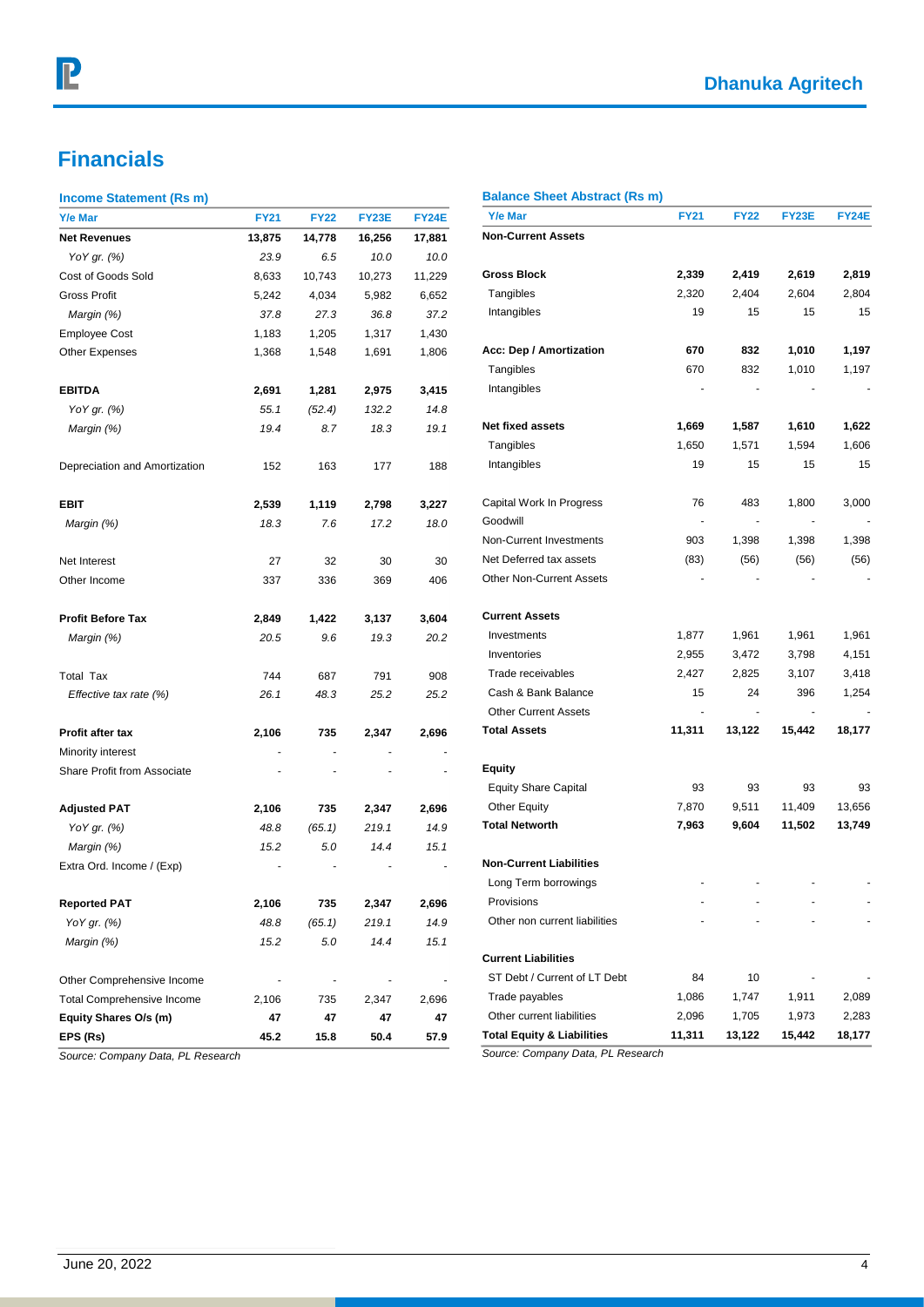# P

# **Dhanuka Agritech**

| Cash Flow (Rs m)               |             |             |              |              |
|--------------------------------|-------------|-------------|--------------|--------------|
| <b>Y/e Mar</b>                 | <b>FY21</b> | <b>FY22</b> | <b>FY23E</b> | <b>FY24E</b> |
| <b>PBT</b>                     | 2,849       | 2,775       | 3,137        | 3,604        |
| Add. Depreciation              | 152         | 163         | 177          | 188          |
| Add. Interest                  | 27          | 32          | 30           | 30           |
| Less Financial Other Income    | 337         | 336         | 369          | 406          |
| Add. Other                     | (276)       | (250)       | (369)        | (406)        |
| Op. profit before WC changes   | 2,752       | 2,720       | 2,975        | 3,415        |
| Net Changes-WC                 | 169         | (1,018)     | (177)        | (176)        |
| Direct tax                     | (610)       | (660)       | (791)        | (908)        |
| Net cash from Op. activities   | 2,311       | 1,043       | 2,007        | 2,331        |
| Capital expenditures           | (263)       | (192)       | (1, 517)     | (1,400)      |
| Interest / Dividend Income     | 41          | 221         | 369          | 406          |
| Others                         | (1,045)     | (456)       |              |              |
| Net Cash from Invt. activities | (1, 266)    | (426)       | (1, 147)     | (994)        |
| Issue of share cap. / premium  | (1,232)     |             |              |              |
| Debt changes                   | 4           | (74)        | (10)         |              |
| Dividend paid                  | (35)        | (502)       | (449)        | (449)        |
| Interest paid                  | (27)        | (32)        | (30)         | (30)         |
| <b>Others</b>                  |             |             |              |              |
| Net cash from Fin. activities  | (1,291)     | (608)       | (488)        | (479)        |
| Net change in cash             | (246)       | 9           | 372          | 858          |
| Free Cash Flow                 | 2,311       | 1,043       | 2,007        | 2,331        |

| <b>Y/e Mar</b>             | <b>FY21</b> | <b>FY22</b> | <b>FY23E</b> | FY24E |
|----------------------------|-------------|-------------|--------------|-------|
| Per Share(Rs)              |             |             |              |       |
| <b>EPS</b>                 | 45.2        | 15.8        | 50.4         | 57.9  |
| <b>CEPS</b>                | 48.5        | 19.3        | 54.2         | 61.9  |
| <b>BVPS</b>                | 171.0       | 206.2       | 246.9        | 295.2 |
| <b>FCF</b>                 | 49.6        | 22.4        | 43.1         | 50.0  |
| <b>DPS</b>                 | 2.0         | 6.0         | 8.0          | 8.0   |
| Return Ratio(%)            |             |             |              |       |
| <b>RoCE</b>                | 33.4        | 12.7        | 26.5         | 25.6  |
| <b>ROIC</b>                | 32.9        | 8.4         | 25.5         | 25.7  |
| RoE                        | 28.0        | 8.4         | 22.2         | 21.4  |
| <b>Balance Sheet</b>       |             |             |              |       |
| Net Debt: Equity (x)       | (0.2)       | (0.2)       | (0.2)        | (0.2) |
| Net Working Capital (Days) | 113         | 112         | 112          | 112   |
| Valuation(x)               |             |             |              |       |
| <b>PER</b>                 | 14.9        | 42.6        | 13.3         | 11.6  |
| P/B                        | 3.9         | 3.3         | 2.7          | 2.3   |
| P/CEPS                     | 13.9        | 34.9        | 12.4         | 10.9  |
| EV/EBITDA                  | 11.0        | 22.9        | 9.7          | 8.2   |
| EV/Sales                   | 2.1         | 2.0         | 1.8          | 1.6   |
| Dividend Yield (%)         | 0.3         | 0.9         | 1.2          | 1.2   |

*Source: Company Data, PL Research*

### **Quarterly Financials (Rs m)**

| Y/e Mar                             | <b>Q1FY22</b> | <b>Q2FY22</b> | <b>Q3FY22</b> | <b>Q4FY22</b> |
|-------------------------------------|---------------|---------------|---------------|---------------|
| <b>Net Revenue</b>                  | 3,638         | 4,388         | 3,569         | 3,183         |
| YoY gr. (%)                         | (2.7)         | (0.8)         | 20.7          | 15.5          |
| <b>Raw Material Expenses</b>        | 2,411         | 2,770         | 2,317         | 1,893         |
| <b>Gross Profit</b>                 | 1,227         | 1,618         | 1,251         | 1,290         |
| Margin (%)                          | 33.7          | 36.9          | 35.1          | 40.5          |
| <b>EBITDA</b>                       | 611           | 822           | 550           | 651           |
| YoY gr. (%)                         | (6.4)         | (7.7)         | 9.6           | 0.7           |
| Margin (%)                          | 16.8          | 18.7          | 15.4          | 20.4          |
| Depreciation / Depletion            | 38            | 41            | 40            | 45            |
| <b>EBIT</b>                         | 573           | 781           | 511           | 606           |
| Margin (%)                          | 15.8          | 17.8          | 14.3          | 19.0          |
| Net Interest                        | 9             | 7             | 9             | 8             |
| Other Income                        | 77            | 69            | 67            | 122           |
| <b>Profit before Tax</b>            | 642           | 843           | 569           | 721           |
| Margin (%)                          | 17.6          | 19.2          | 16.0          | 22.6          |
| <b>Total Tax</b>                    | 156           | 210           | 144           | 178           |
| Effective tax rate $(%)$            | 24.3          | 24.9          | 25.3          | 24.7          |
| <b>Profit after Tax</b>             | 486           | 634           | 425           | 543           |
| Minority interest                   |               |               |               |               |
| <b>Share Profit from Associates</b> |               |               |               |               |
| <b>Adjusted PAT</b>                 | 486           | 634           | 425           | 543           |
| YoY gr. (%)                         | (6.2)         | (9.6)         | 6.2           | 11.6          |
| Margin (%)                          | 13.4          | 14.4          | 11.9          | 17.1          |
| Extra Ord. Income / (Exp)           |               |               |               |               |
| <b>Reported PAT</b>                 | 486           | 634           | 425           | 543           |
| YoY gr. (%)                         | (6.2)         | (9.6)         | 6.2           | 11.6          |
| Margin (%)                          | 13.4          | 14.4          | 11.9          | 17.1          |
| Other Comprehensive Income          |               |               |               |               |
| <b>Total Comprehensive Income</b>   | 486           | 634           | 425           | 543           |
| Avg. Shares O/s (m)                 | 47            | 47            | 47            | 47            |
| EPS (Rs)                            | 10.4          | 13.6          | 9.1           | 11.7          |
| Source: Company Data, PL Research   |               |               |               |               |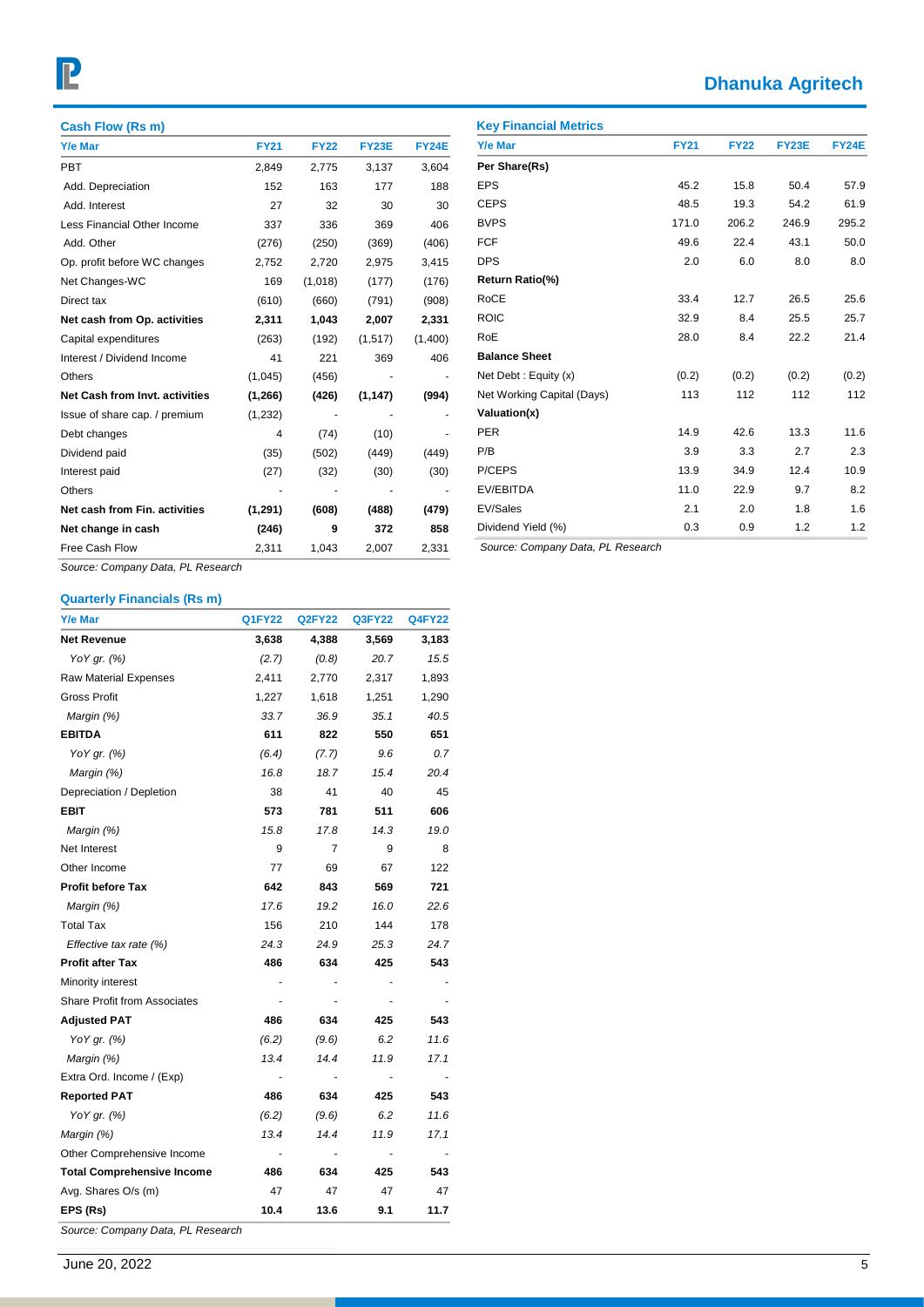# **Dhanuka Agritech**



| (Rs)                        |            |            |            |        |            |
|-----------------------------|------------|------------|------------|--------|------------|
| 1025                        |            |            |            |        |            |
| 841                         |            |            |            |        |            |
| 658                         |            |            |            |        | ym Yn      |
| 474                         |            |            |            |        |            |
| 291<br>Dec-19<br>$Jun - 19$ | $Jun - 20$ | $Dec - 20$ | $Jun - 21$ | Dec-21 | $Jun - 22$ |

| No. | Date          | Rating     |       | TP (Rs.) Share Price (Rs.) |
|-----|---------------|------------|-------|----------------------------|
| 1   | 23-May-22 BUY |            | 870   | 720                        |
| 2   | 08-Apr-22     | <b>BUY</b> | 870   | 755                        |
| 3   | 02-Feb-22 BUY |            | 870   | 777                        |
| 4   | 12-Jan-22     | BUY        | 870   | 759                        |
| 5   | 27-Dec-21     | BUY        | 870   | 735                        |
| 6   | 31-Jul-21     | Hold       | 1,008 | 949                        |
| 7   | 06-Jul-21     | Hold       | 996   | 1,005                      |

### **Analyst Coverage Universe**

| Sr. No.        | <b>Company Name</b>      | Rating     | TP(Rs) | <b>Share Price (Rs)</b> |
|----------------|--------------------------|------------|--------|-------------------------|
| 1              | <b>Bayer Cropscience</b> | Accumulate | 5,640  | 5,360                   |
| 2              | Coromandel International | <b>BUY</b> | 960    | 745                     |
| 3              | Dhanuka Agritech         | <b>BUY</b> | 870    | 720                     |
| $\overline{4}$ | Godrej Agrovet           | Accumulate | 614    | 526                     |
| 5              | Insecticides India       | Hold       | 680    | 774                     |
| 6              | P.I. Industries          | <b>BUY</b> | 3,340  | 2,630                   |
| 7              | Rallis India             | Hold       | 260    | 254                     |
| 8              | Sharda Cropchem          | <b>BUY</b> | 750    | 646                     |
| 9              | Sumitomo Chemical India  | <b>BUY</b> | 510    | 440                     |
| 10             | <b>UPL</b>               | <b>BUY</b> | 1,010  | 778                     |

### **PL's Recommendation Nomenclature (Absolute Performance)**

| Buy               | $:$ > 15%                         |
|-------------------|-----------------------------------|
| <b>Accumulate</b> | $: 5\%$ to 15%                    |
| Hold              | $: +5\%$ to -5%                   |
| Reduce            | $: -5\%$ to -15%                  |
| Sell              | $: 5\%$                           |
| Not Rated (NR)    | : No specific call on the stock   |
| Under Review (UR) | : Rating likely to change shortly |
|                   |                                   |